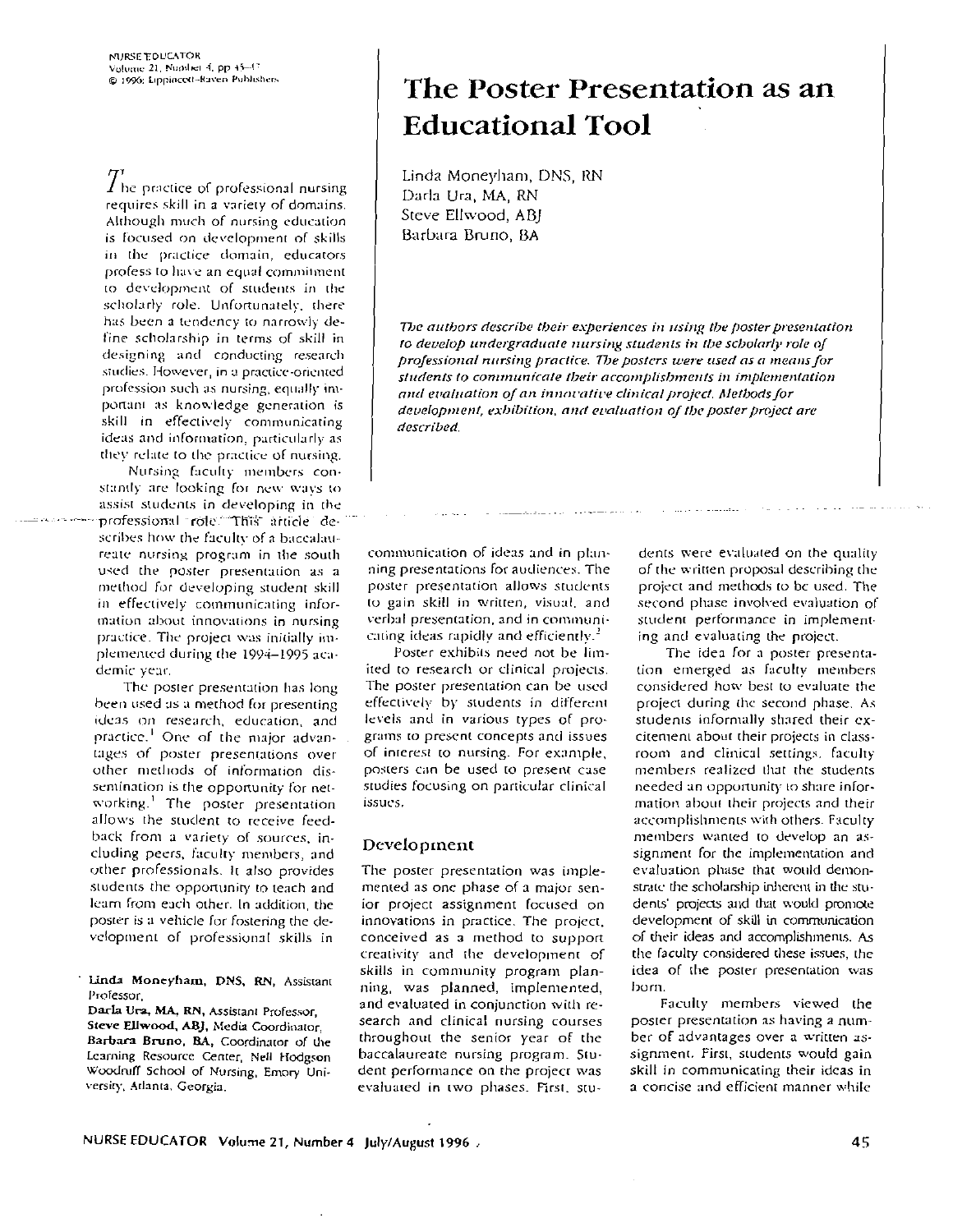having the opportunity to learn to use visual aids. Second, students would become more familiar with computer technologies as they developed a visual presentation. Finally, the poster presentation would allow students to receive feedback about their accomplishments from a variety of sources, not just from the faculty. The faculty members viewed such feedback as useful for emphasizing to the students that their projects had value beyond meeting the requirements of an academic exercise and hopefully would instill an enthusiasm for creativity and scholarship in nursing practice. The students also would be able to experience firsthand the positive aspects of networking with others with similar interests.

Faculty members developed guidelines and resources for implementing the poster assignment and for evaluation of the poster presentation. Each is described in the following sections.

# Guidelines for Developing the Poster

Students were instructed to develop a professional-quality poster that described, in detail, the implementation of their senior project. Critical components required in the poster were identified through a review of relevant literature.<sup>1-4</sup> Students were given a written description of the requirements for the project, which included: 1) title and name(s) of the student(s) involved; 2) purpose of the project; 3) population that was the focus of the project and how the population was accessed; 4) setting where the project was implemented: 5) methods used to implement the project: and 6) outcomes.

# Resources for Development of the Poster Display

The staff members of the media center and faculty developed a classroom presentation on how to design and construct a poster (Fig. 1). Students were shown basic supplies needed, such as poster boards, and where these could be purchased. The media staff also displayed posters to demonstrate how the students could use colored paper and visual materi-



#### Materials

The background can be made of several types of material, however it must be a freestanding, table too display. Limit your size to 30"x40". You can purchase a threefold board made from kraft paper or make your own from foamcore board or matte board. Foamcore is the easiest. It comes in white or colors.



Figure 1. Example of handout on poster construction.

als such as photographs and graphics to enhance visual appeal. Students were provided with information on how to obtain written permission for use of pictures and copyrighted material. They also were instructed on how they could use computer programs and various fonts to design and print the written elements of the project. The week before the posters were to be exhibited, both the media center and computer laboratory staff were available to assist students in designing and printing their written content and in actual construction of the poster.

# The Poster Exhibit

Posters were displayed during a regularly scheduled class day. Faculty, staff, and students of the school of nursing were invited to view the posters. Students were required to be

available for a 2-hour period to answer viewers' questions and share information about their poster project.

Posters were evaluated by teams of three faculty members each. Each faculty member independently reviewed and evaluated posters assigned to his/her team. Evaluations were completed using a format based on 10 criteria developed by Bushy (Fig.  $2$ ).<sup>5</sup> The scores of the three reviewers were averaged for a final score.

### Outcomes

Several major outcomes were evident. The posters facilitated students in expression of their creativity. Students added their own personal touches through the use of color and art work, photographs, and tape-recorded music and messages. The qualiry compared favorably with posters